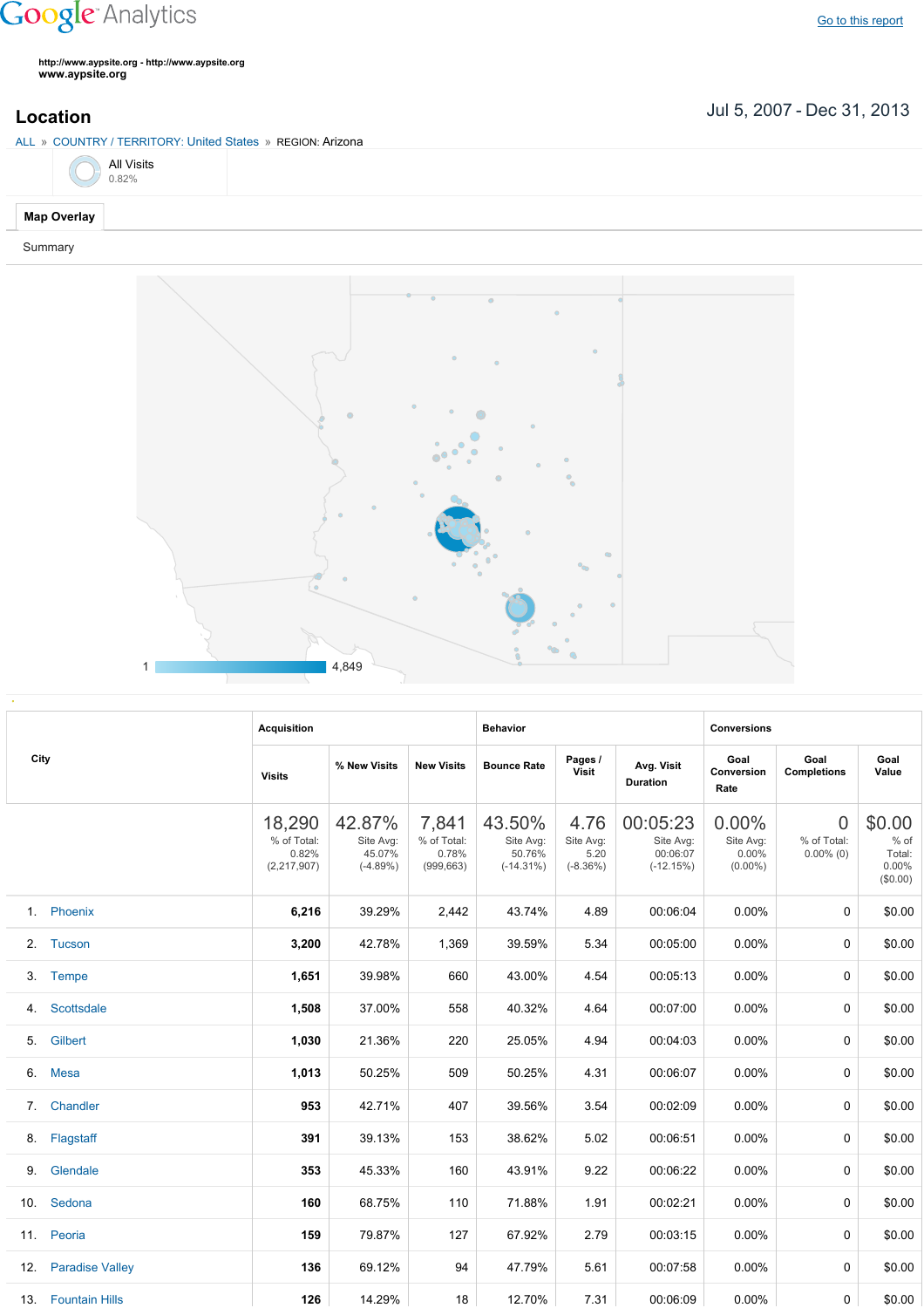|     | 14. Prescott           | 120            | 77.50%  | 93 | 69.17%  | 2.47  | 00:02:23 | 0.00%    | 0           | \$0.00 |
|-----|------------------------|----------------|---------|----|---------|-------|----------|----------|-------------|--------|
|     | 15. Lake Montezuma     | 101            | 58.42%  | 59 | 43.56%  | 6.11  | 00:05:53 | $0.00\%$ | 0           | \$0.00 |
|     | 16. Yuma               | 90             | 72.22%  | 65 | 75.56%  | 1.59  | 00:01:11 | $0.00\%$ | 0           | \$0.00 |
|     | 17. New River          | 88             | 50.00%  | 44 | 54.55%  | 6.17  | 00:07:18 | $0.00\%$ | 0           | \$0.00 |
|     | 18. Cottonwood         | 74             | 54.05%  | 40 | 43.24%  | 3.42  | 00:04:00 | $0.00\%$ | 0           | \$0.00 |
|     | 19. Sun City           | 73             | 82.19%  | 60 | 65.75%  | 1.99  | 00:01:22 | $0.00\%$ | 0           | \$0.00 |
|     | 20. Avondale           | 52             | 82.69%  | 43 | 71.15%  | 3.00  | 00:02:52 | $0.00\%$ | 0           | \$0.00 |
|     | 21. Surprise           | 46             | 84.78%  | 39 | 63.04%  | 3.39  | 00:02:55 | $0.00\%$ | 0           | \$0.00 |
|     | 22. Prescott Valley    | 45             | 48.89%  | 22 | 66.67%  | 3.78  | 00:02:44 | $0.00\%$ | 0           | \$0.00 |
| 23. | <b>Sierra Vista</b>    | 42             | 85.71%  | 36 | 71.43%  | 1.69  | 00:00:58 | $0.00\%$ | 0           | \$0.00 |
|     | 24. Cortaro            | 41             | 87.80%  | 36 | 65.85%  | 3.54  | 00:04:08 | 0.00%    | 0           | \$0.00 |
| 25. | <b>Queen Creek</b>     | 41             | 51.22%  | 21 | 58.54%  | 1.85  | 00:02:03 | 0.00%    | 0           | \$0.00 |
|     | 26. Lake Havasu City   | 40             | 85.00%  | 34 | 72.50%  | 3.28  | 00:10:21 | $0.00\%$ | 0           | \$0.00 |
|     | 27. Bisbee             | 34             | 47.06%  | 16 | 47.06%  | 10.82 | 00:15:23 | $0.00\%$ | 0           | \$0.00 |
|     | 28. Goodyear           | 34             | 79.41%  | 27 | 82.35%  | 1.94  | 00:01:35 | $0.00\%$ | 0           | \$0.00 |
|     | 29. Payson             | 31             | 51.61%  | 16 | 51.61%  | 4.45  | 00:04:38 | $0.00\%$ | 0           | \$0.00 |
|     | 30. Tolleson           | 31             | 64.52%  | 20 | 51.61%  | 4.10  | 00:05:27 | $0.00\%$ | 0           | \$0.00 |
|     | 31. Bullhead City      | 28             | 92.86%  | 26 | 67.86%  | 2.79  | 00:03:31 | $0.00\%$ | 0           | \$0.00 |
|     | 32. Kingman            | 28             | 96.43%  | 27 | 75.00%  | 1.68  | 00:01:35 | $0.00\%$ | 0           | \$0.00 |
|     | 33. Show Low           | 24             | 79.17%  | 19 | 75.00%  | 2.12  | 00:03:37 | $0.00\%$ | 0           | \$0.00 |
|     | 34. Maricopa           | 20             | 85.00%  | 17 | 60.00%  | 1.75  | 00:01:30 | $0.00\%$ | 0           | \$0.00 |
| 35. | <b>El Mirage</b>       | 19             | 42.11%  | 8  | 31.58%  | 8.21  | 00:18:22 | $0.00\%$ | 0           | \$0.00 |
|     | 36. Ajo                | 18             | 100.00% | 18 | 100.00% | 1.00  | 00:00:00 | $0.00\%$ | $\mathbf 0$ | \$0.00 |
|     | 37. Apache Junction    | 18             | 66.67%  | 12 | 61.11%  | 3.56  | 00:08:45 | $0.00\%$ | 0           | \$0.00 |
| 38. | <b>Buckeye</b>         | 15             | 80.00%  | 12 | 73.33%  | 1.40  | 00:00:56 | $0.00\%$ | 0           | \$0.00 |
| 39. | <b>Marana</b>          | 15             | 86.67%  | 13 | 86.67%  | 1.40  | 00:00:30 | 0.00%    | 0           | \$0.00 |
| 40. | <b>Sun City West</b>   | 14             | 100.00% | 14 | 57.14%  | 2.36  | 00:02:13 | $0.00\%$ | 0           | \$0.00 |
|     | 41. Willcox            | 13             | 38.46%  | 5  | 46.15%  | 3.23  | 00:03:22 | $0.00\%$ | 0           | \$0.00 |
| 42. | <b>Casa Grande</b>     | 12             | 91.67%  | 11 | 75.00%  | 1.75  | 00:00:57 | $0.00\%$ | 0           | \$0.00 |
| 43. | Sahuarita              | 10             | 90.00%  | 9  | 80.00%  | 1.30  | 00:00:08 | $0.00\%$ | 0           | \$0.00 |
| 44. | <b>Green Valley</b>    | 8              | 100.00% | 8  | 87.50%  | 1.12  | 00:00:04 | $0.00\%$ | 0           | \$0.00 |
| 45. | Higley                 | 8              | 100.00% | 8  | 87.50%  | 2.38  | 00:01:21 | $0.00\%$ | 0           | \$0.00 |
|     | 46. Page               | 8              | 50.00%  | 4  | 37.50%  | 11.50 | 00:18:04 | $0.00\%$ | 0           | \$0.00 |
|     | 47. Globe              | $\overline{7}$ | 71.43%  | 5  | 57.14%  | 2.86  | 00:03:04 | $0.00\%$ | 0           | \$0.00 |
| 48. | Safford                | 7              | 100.00% | 7  | 71.43%  | 2.00  | 00:00:57 | $0.00\%$ | 0           | \$0.00 |
| 49. | <b>Nogales</b>         | 6              | 100.00% | 6  | 100.00% | 1.00  | 00:00:00 | $0.00\%$ | 0           | \$0.00 |
|     | 50. Cave Creek         | 5              | 100.00% | 5  | 60.00%  | 1.80  | 00:00:26 | $0.00\%$ | 0           | \$0.00 |
|     | 51. Florence           | 5              | 100.00% | 5  | 100.00% | 1.00  | 00:00:00 | $0.00\%$ | 0           | \$0.00 |
|     | 52. Youngtown          | 5              | 60.00%  | 3  | 40.00%  | 3.80  | 00:02:34 | $0.00\%$ | 0           | \$0.00 |
|     | 53. Catalina Foothills | 5              | 100.00% | 5  | 60.00%  | 2.20  | 00:01:14 | 0.00%    | 0           | \$0.00 |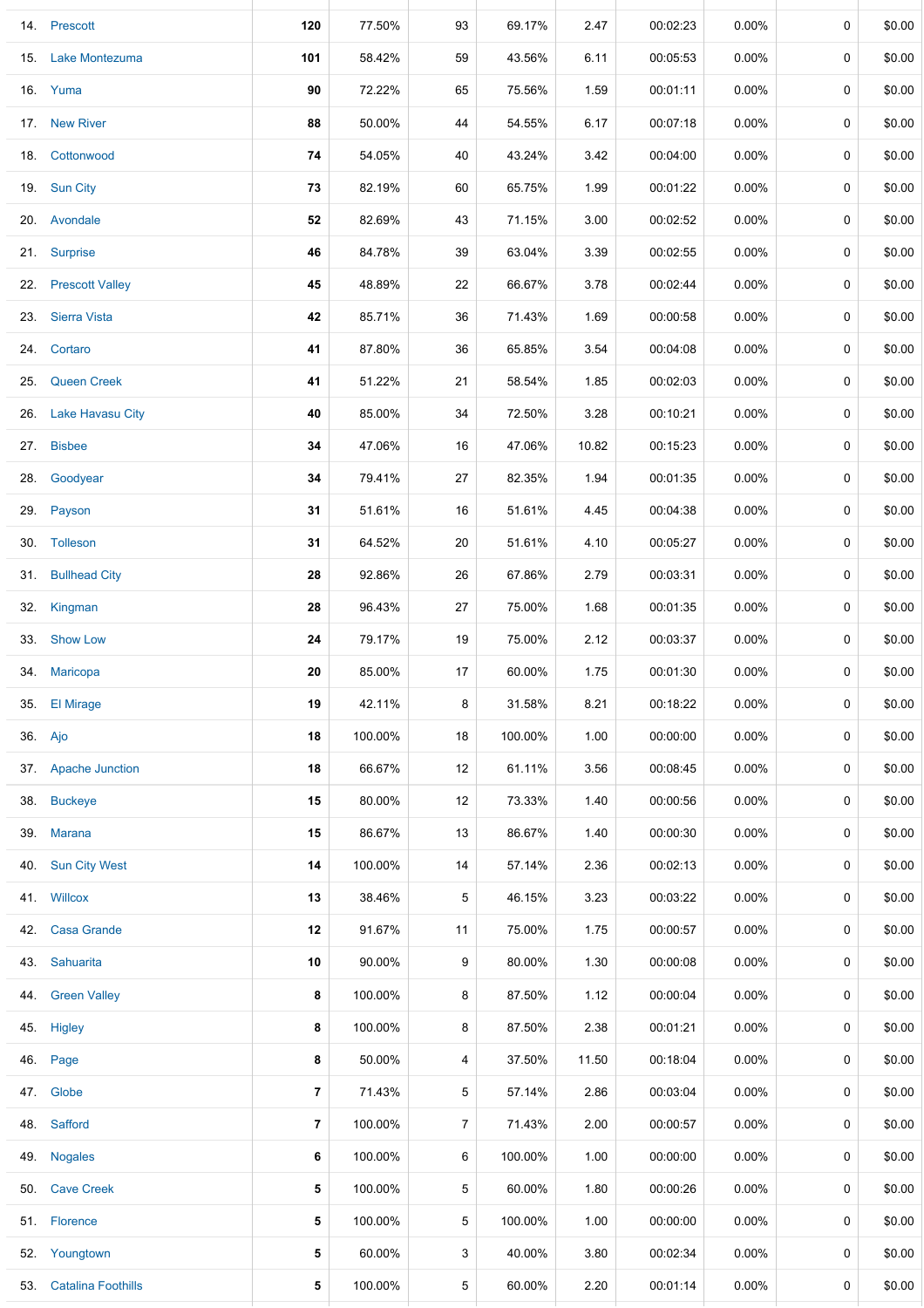| 54. | <b>San Tan Valley</b>          | 5                       | 20.00%   | 1              | 100.00%  | 1.00  | 00:00:00 | 0.00%    | 0      | \$0.00 |
|-----|--------------------------------|-------------------------|----------|----------------|----------|-------|----------|----------|--------|--------|
|     | 55. Arizona City               | 4                       | 50.00%   | $\overline{2}$ | 75.00%   | 1.25  | 00:00:14 | $0.00\%$ | 0      | \$0.00 |
|     | 56. Carefree                   | 4                       | 100.00%  | 4              | 75.00%   | 1.25  | 00:02:40 | $0.00\%$ | 0      | \$0.00 |
|     | 57. Catalina                   | 4                       | 100.00%  | 4              | 75.00%   | 1.25  | 00:00:21 | $0.00\%$ | 0      | \$0.00 |
|     | 58. Chino Valley               | 4                       | 100.00%  | 4              | 100.00%  | 1.00  | 00:00:00 | $0.00\%$ | 0      | \$0.00 |
|     | 59. Duncan                     | 4                       | 75.00%   | 3              | 100.00%  | 1.00  | 00:00:00 | $0.00\%$ | 0      | \$0.00 |
|     | 60. Fort Defiance              | 4                       | 100.00%  | 4              | 50.00%   | 4.75  | 00:15:47 | $0.00\%$ | 0      | \$0.00 |
|     | 61. Litchfield Park            | 4                       | 100.00%  | 4              | 100.00%  | 1.00  | 00:00:00 | $0.00\%$ | 0      | \$0.00 |
|     | 62. Sacaton                    | 4                       | 100.00%  | 4              | 50.00%   | 1.50  | 00:00:56 | $0.00\%$ | 0      | \$0.00 |
|     | 63. Snowflake                  | 4                       | 100.00%  | 4              | 50.00%   | 7.75  | 00:11:13 | $0.00\%$ | 0      | \$0.00 |
|     | 64. Benson                     | 3                       | 100.00%  | 3              | 66.67%   | 2.00  | 00:01:23 | $0.00\%$ | 0      | \$0.00 |
| 65. | <b>Camp Verde</b>              | 3                       | 100.00%  | 3              | 100.00%  | 1.00  | 00:00:00 | $0.00\%$ | 0      | \$0.00 |
|     | 66. Ehrenberg                  | 3                       | 66.67%   | $\overline{c}$ | 66.67%   | 1.33  | 00:00:07 | $0.00\%$ | 0      | \$0.00 |
|     | 67. Quartzsite                 | 3                       | 100.00%  | 3              | 100.00%  | 1.00  | 00:00:00 | $0.00\%$ | 0      | \$0.00 |
|     | 68. San Simon                  | 3                       | 33.33%   | $\mathbf{1}$   | 100.00%  | 1.00  | 00:00:00 | $0.00\%$ | 0      | \$0.00 |
|     | 69. Waddell                    | 3                       | 66.67%   | $\overline{a}$ | 66.67%   | 2.00  | 00:02:17 | $0.00\%$ | 0      | \$0.00 |
| 70. | <b>Casas Adobes</b>            | 3                       | 100.00%  | 3              | 66.67%   | 1.67  | 00:02:17 | $0.00\%$ | 0      | \$0.00 |
|     | 71. Oro Valley                 | 3                       | 100.00%  | 3              | 66.67%   | 1.33  | 00:00:07 | $0.00\%$ | 0      | \$0.00 |
|     | 72. (not set)                  | $\mathbf{2}$            | 100.00%  | $\overline{c}$ | 100.00%  | 1.00  | 00:00:00 | $0.00\%$ | 0      | \$0.00 |
|     | 73. Clifton                    | 2                       | 100.00%  | $\overline{c}$ | 100.00%  | 1.00  | 00:00:00 | $0.00\%$ | 0      | \$0.00 |
|     | 74. Coolidge                   | $\mathbf{2}$            | 100.00%  | $\overline{2}$ | 100.00%  | 1.00  | 00:00:00 | $0.00\%$ | 0      | \$0.00 |
|     | 75. Fort Huachuca              | 2                       | 100.00%  | 2              | 50.00%   | 1.50  | 00:00:16 | $0.00\%$ | 0      | \$0.00 |
|     | 76. Grand Canyon National Park | $\mathbf{2}$            | 100.00%  | $\overline{2}$ | 100.00%  | 1.00  | 00:00:00 | $0.00\%$ | 0      | \$0.00 |
|     | 77. Heber                      | $\mathbf 2$             | 50.00%   | 1              | 50.00%   | 9.00  | 00:08:53 | $0.00\%$ | 0      | \$0.00 |
| 78. | <b>Mayer</b>                   | $\mathbf{2}$            | 100.00%  | $\overline{a}$ | 50.00%   | 14.50 | 00:19:15 | $0.00\%$ | 0      | \$0.00 |
|     | 79. Pima                       | $\mathbf{2}$            | 100.00%  | 2              | 100.00%  | 1.00  | 00:00:00 | $0.00\%$ | 0      | \$0.00 |
|     | 80. Wickenburg                 | 2                       | 100.00%  | $\overline{c}$ | 100.00%  | 1.00  | 00:00:00 | $0.00\%$ | 0      | \$0.00 |
|     | 81. Williams                   | $\mathbf{2}$            | 100.00%  | $\overline{2}$ | 100.00%  | 1.00  | 00:00:00 | $0.00\%$ | 0      | \$0.00 |
| 82. | <b>Window Rock</b>             | $\overline{\mathbf{2}}$ | 50.00%   | $\mathbf{1}$   | 100.00%  | 1.00  | 00:00:00 | $0.00\%$ | 0      | \$0.00 |
| 83. | Winslow                        | $\mathbf{2}$            | 100.00%  | $\overline{2}$ | 50.00%   | 1.50  | 00:00:14 | $0.00\%$ | 0      | \$0.00 |
| 84. | Corona de Tucson               | 2                       | 0.00%    | 0              | 50.00%   | 3.50  | 00:00:34 | $0.00\%$ | 0      | \$0.00 |
| 85. | Chinle                         | 1                       | 100.00%  | $\mathbf{1}$   | 100.00%  | 1.00  | 00:00:00 | $0.00\%$ | 0      | \$0.00 |
|     | 86. Cochise                    | 1                       | $0.00\%$ | 0              | $0.00\%$ | 3.00  | 00:03:55 | $0.00\%$ | 0      | \$0.00 |
| 87. | <b>Colorado City</b>           | 1                       | 100.00%  | $\mathbf{1}$   | 100.00%  | 1.00  | 00:00:00 | $0.00\%$ | 0      | \$0.00 |
|     | 88. Congress                   | 1                       | 100.00%  | 1              | $0.00\%$ | 2.00  | 00:01:09 | $0.00\%$ | 0      | \$0.00 |
|     | 89. Fredonia                   | 1                       | $0.00\%$ | 0              | 100.00%  | 1.00  | 00:00:00 | $0.00\%$ | 0      | \$0.00 |
|     | 90. Fort Mohave                | 1                       | 100.00%  | $\mathbf{1}$   | 100.00%  | 1.00  | 00:00:00 | $0.00\%$ | 0      | \$0.00 |
| 91. | Kayenta                        | 1                       | 100.00%  | 1              | 100.00%  | 1.00  | 00:00:00 | $0.00\%$ | 0      | \$0.00 |
|     | 92. Lakeside                   | 1                       | 100.00%  | 1              | 100.00%  | 1.00  | 00:00:00 | $0.00\%$ | 0      | \$0.00 |
| 93. | <b>Luke AFB</b>                | 1                       | 100.00%  | $\mathbf{1}$   | $0.00\%$ | 19.00 | 00:09:26 | $0.00\%$ | 0      | \$0.00 |
| QΔ  | Morenci                        | $\blacktriangleleft$    | 100.00%  | $\mathbf{1}$   | 100.00%  | 1 በበ  | 0.0000   | ህ ሀሀላ    | $\cap$ | \$0.00 |